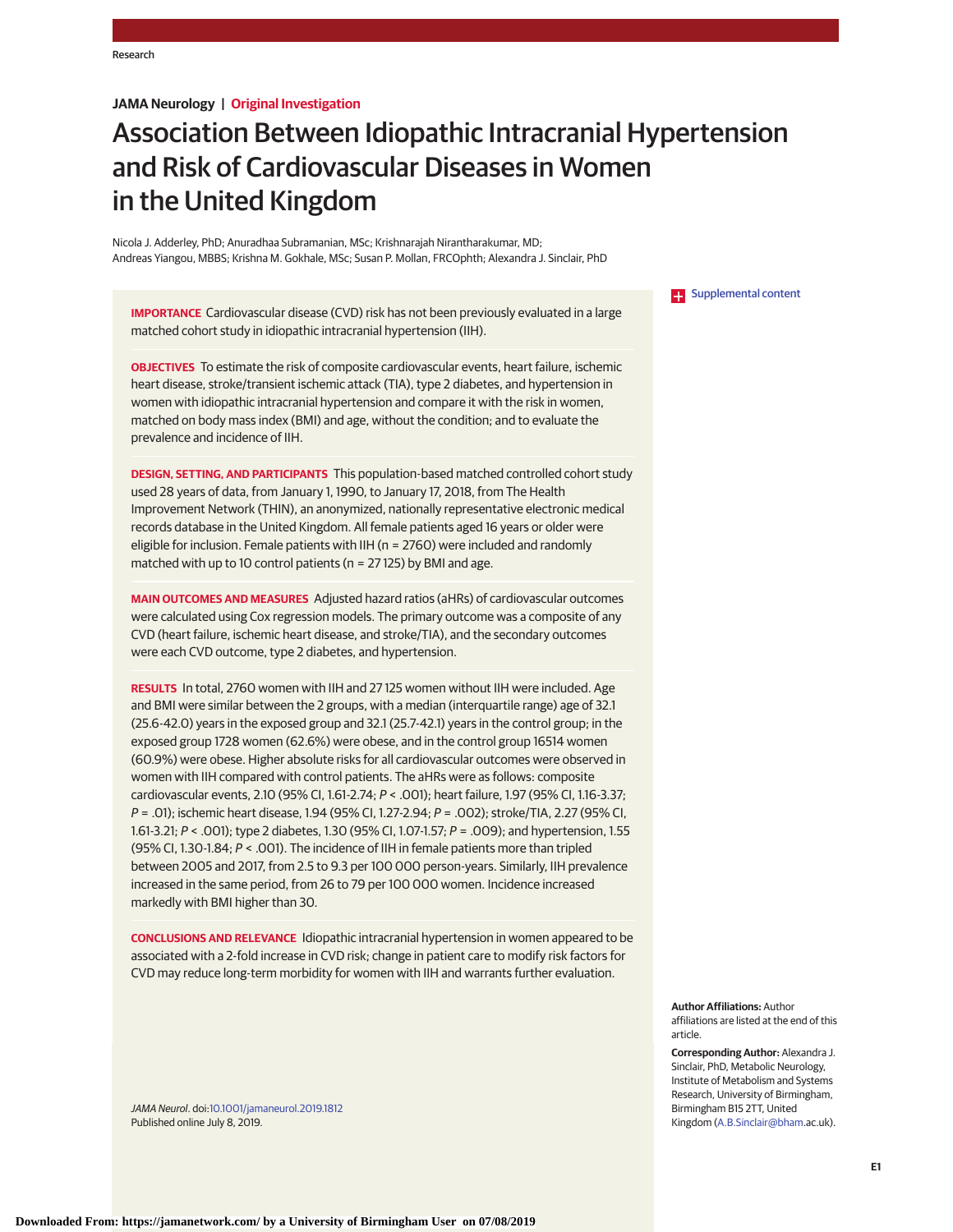diopathic intracranial hypertension (IIH) is a condition of<br>unknown origin characterized by elevated intracranial pres-<br>sure typically manifesting as papilledema, with a conse-<br>quent risk of visual loss and chronic disabli diopathic intracranial hypertension (IIH) is a condition of unknown origin characterized by elevated intracranial pressure typically manifesting as papilledema, with a consecidence and economic burden of IIH are rising in line with global obesity figures.3Diagnostic criteria include brain imaging to exclude mass lesion, hydrocephalus, and venous thrombosis as well as the presence of papilledema and a lumbar puncture pressure greater than 25 cm cerebrospinal fluid with normal constituents.<sup>4</sup> Currently, management focuses on preserving vision and reducing headache morbidity.<sup>5</sup>

Patients with IIH are typically female, and more than 90% of them are obese.<sup>6</sup> Body mass index (BMI; calculated as weight in kilograms divided by height in meters squared) is associated with the risk of IIH.<sup>7</sup> Obesity is an established risk factor for cardiovascular disease (CVD)<sup>8</sup> and type 2 diabetes.<sup>9,10</sup> Obesity alone may confer a higher risk of CVD in IIH. Idiopathic intracranial hypertension is characterized by a unique profile of androgen excess affecting the cerebrospinal fluid dynamics.<sup>11</sup> Androgen excess is a key driver of increased cardiovascular risk.12-17 We hypothesized that patients with IIH may have an increased risk of cardiometabolic disease compared with a cohort matched for obesity (BMI), age, and sex. The aim of this study was to define cardiometabolic risk in IIH, independent of BMI, and to identify trends in prevalence and incidence.

# **Methods**

# Design and Data Source

Yearly prevalence was estimated by performing sequential cross-sectional studies on January 1 each calendar year from 2005 to 2017. Annual IIH incidence rates for the same period were identified by conducting a series of yearly cohort studies. Long-term cardiometabolic outcomes were assessed through a retrospective population-based matched controlled cohort study using data, dated January 1, 1990, to January 17, 2018, from The Health Improvement Network (THIN). The THIN data-collection scheme and research using THIN data were approved by the NHS South-East Multicenter Research Ethics Committee in 2003. Under the terms of this approval, studies must undergo independent scientific review. Approval for the use of THIN data in this present analysis was obtained from the Scientific Review Committee in 2018. Because THIN data are anonymized, individual patients are not required to give consent for the use of their data.

The Health Improvement Network is a national database of electronic primary care records generalizable to the UK population. It contains coded information for more than 15 million patients from 787 primary care general practices, including patient demographics, symptoms, diagnoses, drug prescriptions, consultations, and laboratory test results. Cardiovascular diseases, diabetes, and hypertension are included in the Quality and Outcomes Framework, a scheme that incentivizes appropriate identification and management of patients with these diagnoses.<sup>18</sup> Therefore, these conditions are well

# **Key Points**

**Question** Is the risk of cardiovascular disease greater in women with idiopathic intracranial hypertension than in women of the same age and body mass index but without idiopathic intracranial hypertension?

**Findings** In this population-based matched controlled cohort study of 2760 female patients with idiopathic intracranial hypertension and 27 125 control patients, women with this condition had twice the risk for cardiovascular disease compared with their counterparts with similar body mass index and age. Between 2005 and 2017, the incidence and prevalence of idiopathic intracranial hypertension have tripled.

**Meaning** Idiopathic intracranial hypertension appeared to be a risk factor for cardiovascular disease in women; changing patient management to address the risk factors for cardiovascular disease may reduce long-term morbidity.

coded in primary care and have been extensively studied (eAppendix 1 in the [Supplement\).](https://jama.jamanetwork.com/article.aspx?doi=10.1001/jamaneurol.2019.1812&utm_campaign=articlePDF%26utm_medium=articlePDFlink%26utm_source=articlePDF%26utm_content=jamaneurol.2019.1812) 19,20

# Study Population

General practices were eligible for inclusion 1 year after reporting acceptable mortality rates (a measure of data quality) and 1 year after starting to use electronic medical records (to ensure sufficient time for recording of comorbidities). For incidence and prevalence, female patients of all ages who registered with an eligible general practice for 1 year or more before cohort entry (to ensure documentation of all important baseline covariates) were eligible for inclusion. In the cardiometabolic outcomes cohort, only females aged 16 years or older were included.

An IIH diagnosis was indicated by a record of a relevant clinical (Read) code. In the United Kingdom, IIH is diagnosed by hospital specialists according to diagnostic criteria<sup>4</sup> and is then communicated to general practices in which the clinical code is entered into the patient's electronicmedical record. Patients with a clinical code for IIH and a simultaneous code for hydrocephalus or cerebral venous thrombosis were excluded to avoid the risk of miscoding.

In the cardiometabolic outcomes cohort study, for each patient with IIH (exposed group), up to 10 controls were randomly selected from a pool of age-, sex-, and BMI-matched patients. Age was matched to within 1 year, and BMI was matched to within  $2\,\mathrm{kg/m^2}$ . Matched control patients were selected with this method: Patients with IIH were identified, and their order was shuffled by randomly permuting the patient list (following the Fisher Yates algorithm) using a linear congruential generator as the source of randomness. Shuffling ensured that all patients in the exposed group had an equal chance of being matched to a control in instances in which a control individual could potentially be matched with more than 1 exposed patient. When the required number (10) of possible control patients for a particular exposed patient was exceeded, a linear congruential generator provided a random number between 1 and the number of potential control patients. The potential control at the position of this random number was selected. This process was repeated for subsequent control patients.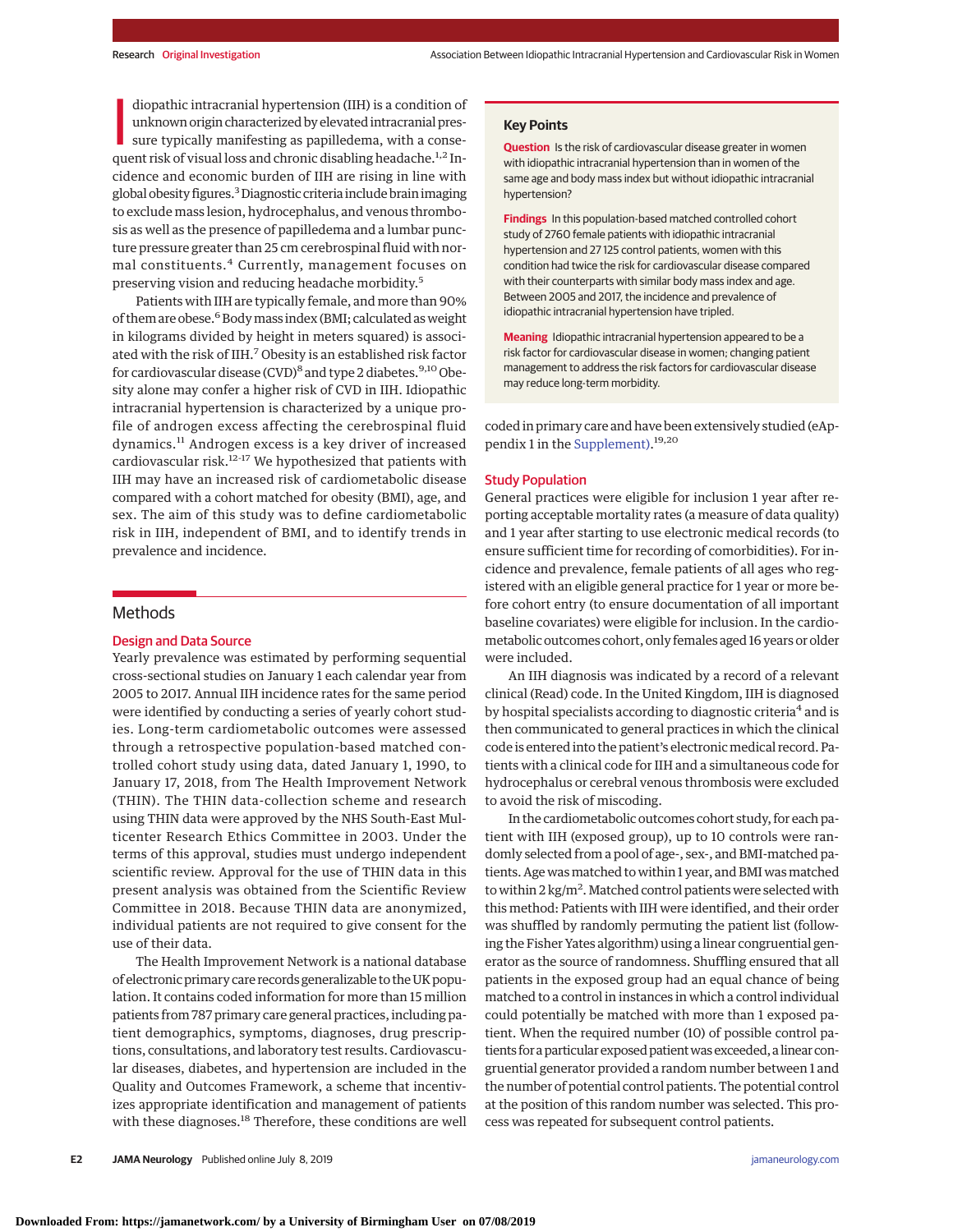For patients with a new IIH diagnosis, the index date was the date of diagnosis. For patients with a preexisting diagnosis, the index date was 1 year after the registration date. Control patients were assigned the same index date as their corresponding exposed patient to avoid immortal time bias.<sup>21</sup> Patients with IIH and control patients were followed up from the index date until the earliest of these dates: outcome event, death, patient left the general practice, general practice ceased contributing to the database, or study end.

The primary outcome was a composite of any CVD: heart failure, ischemic heart disease (IHD), and stroke or transient ischemic attack (TIA). Secondary outcomes were the cardiovascular outcomes separately, type 2 diabetes, and hypertension. Patients with a record of the outcome of interest at baseline were excluded from the corresponding analysis; for CVD, patients with a record of any CVD at baseline were excluded; for type 2 diabetes, patients with a record of type 1 or type 2 diabetes at baseline were excluded.

Outcomes were defined by clinical codes. Ischemic heart disease was defined in accordance with the Quality and Outcomes Framework<sup>22</sup> definition of coronary heart disease, which included myocardial infarction, angina, coronary atherosclerosis, ischemic cardiomyopathy, and coronary microvascular disease.

Covariates that might be associated with outcomes were selected on the basis of biological plausibility and use in previous research. Covariates considered for all outcomes included age, BMI, social deprivation, smoking status, current lipid-lowering medication prescription, baseline record of migraine, and baseline cardiometabolic conditions (excluding the outcome). In the event BMI was not available at baseline, a BMI recorded up to 90 days after the index date was used. Body mass index was categorized as lower than 25 (underweight to healthy weight), 25-30 (overweight), and higher than 30 (obese). Social deprivation was recorded as Townsend deprivation quintile (scale: 1-5, with 1 indicating least deprived).<sup>23</sup> Smoking status was categorized as nonsmoker, smoker, and ex-smoker. Comorbidities were defined using relevant clinical codes.

## Statistical Analysis

For point prevalence, the proportion of eligible female patients with any record ever of IIH was calculated on January 1 each year from 2005 to 2017. Crude incidence rates of IIH for every year from 2005 to 2017 were calculated by dividing the number of female patients with new IIH diagnosis (numerator) by the total number of person-years at risk (denominator) for the given year. To describe incidence rates stratified by age at diagnosis, baseline BMI, and Townsend deprivation quintile, we used data for the whole period (2005-2017). To estimate the independent association of age at diagnosis, BMI, and Townsend deprivation quintile with IIH incidence, we calculated adjusted incidence rate ratios using Poisson regression, offsetting for person-years of follow-up. For the missing data for BMI and Townsend deprivation quintile, a separate missing category was created, which was included in the regression analysis; BMI value was categorized as missing if no BMI was recorded at baseline or within 90 days of the index date, or if the recorded value was outside the plausible range (14-75).

In the cardiometabolic outcomes cohort study, crude hazard ratios (HRs) and adjusted HRs (aHR) and their corresponding 95% CIs were calculated using Cox proportional hazards regression models. The proportional hazards assumption was checked using log-log plots and the Schoenfeld residuals test. For the primary outcome (composite CVD) and each of the secondary outcomes (heart failure, IHD, stroke/TIA, diabetes, and hypertension), 3 nested adjusted Cox models were assessed. Model 1 was adjusted for the baseline patient demographic variables: age, BMI (continuous), Townsend deprivation quintile, and smoking status. Model 2 was adjusted for baseline demographic variables, current (up to 65 days before the index date) lipid-lowering drug prescription, and baseline cardiometabolic comorbidities (for cardiovascular outcomes: hypertension and diabetes; for diabetes outcome: heart failure, IHD, stroke/TIA, and hypertension; and for hypertension outcome: heart failure, IHD, stroke/TIA, and diabetes). Model 3 included all model 2 covariates plus migraine. The Nelson-Aalen cumulative hazard function was used to plot cumulative hazard of primary and secondary outcomes.

In primary analysis, all prevalent and incident IIH diagnoses were included. Because IIH is a rare disease, all female patients with a diagnosis of IIH were included to maximize the sample size. However, a sensitivity analysis limited to patients with incident IIH (newly diagnosed after registration with the general practice) and the corresponding control patients was performed to explore any association with survival bias. Another sensitivity analysis limited to women diagnosed with IIH at age 60 years or younger was carried out, because IIH is rare among older adults and misclassification error may be present in those diagnosed older than age 60 years. Sensitivity analyses were adjusted for covariates in model 2.

Body mass index was treated as a continuous variable. Missing BMI data were replaced using multiple imputation. Multiple imputation was performed using chained equations and predictive mean matching. Values were imputed using the following covariates: age; Townsend deprivation quintile; smoking status; baseline diabetes, hypertension, heart failure, IHD, and stroke/TIA; and current lipid-lowering drug prescription.

Baseline covariates were summarized for both exposed and control groups using appropriate descriptive statistics: mean (SD) and median (interquartile range [IQR]) for continuous variables, and number (%) for categorical variables. All analyses were performed with Stata IC, version 14 (StataCorp LLC). Twosided, unpaired *P* values were calculated using the *t* test. Statistical significance was set at *P* < .05.

#### Results

Prevalence of IIH in female patients increased from 26 per 100 000 in 2005 to 79 per 100 000 in 2017 (Figure 1A, eTable 1 in the [Supplement\)](https://jama.jamanetwork.com/article.aspx?doi=10.1001/jamaneurol.2019.1812&utm_campaign=articlePDF%26utm_medium=articlePDFlink%26utm_source=articlePDF%26utm_content=jamaneurol.2019.1812). Annual incidence of IIH in female patients increased from 2.5 per 100 000 person-years in 2005 to 9.3 per 100 000 person-years in 2017 (Figure 1A). Incidencewas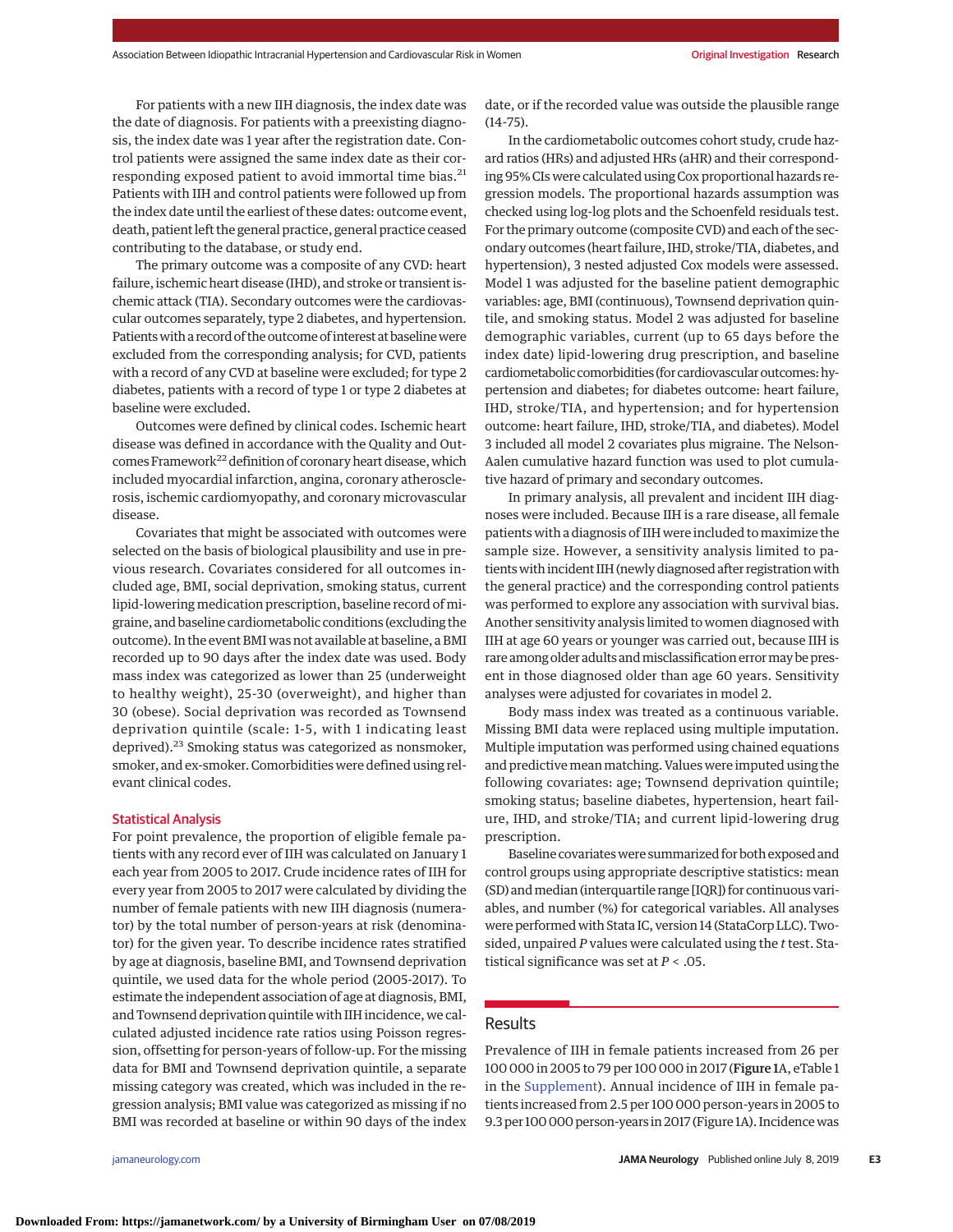

Figure 1. Prevalence and Incidence of Idiopathic Intracranial Hypertension in Female Patients, 2005-2017

Body mass index is calculated as weight in kilograms divided by height in meters squared. Townsend deprivation quintile scale: 1-5, with 1 being least deprived and 5 most deprived.

highest in the 20- to 29-year age group (16.5 per 100 000 person-years) followed by the 13- to 19-year age group (8.7 per 100 000 person-years) and the 30- to 39-year age group (8.4 per 100 000 person-years) (Figure 1B). Incidence of IIH increased with increasing BMI (Figure 1C). After adjustments for age at diagnosis and Townsend deprivation quintile, the incidence rate ratio for IIH among patients with BMI of 25 to 30 was 3.76 (95% CI, 2.98-4.74;*P* < .001) and with BMI higher than 30 was 17.55 (95% CI, 14.41-21.36; *P* < .001), compared with patients with BMI lower than 25 (eTable 2 in the [Supple](https://jama.jamanetwork.com/article.aspx?doi=10.1001/jamaneurol.2019.1812&utm_campaign=articlePDF%26utm_medium=articlePDFlink%26utm_source=articlePDF%26utm_content=jamaneurol.2019.1812)[ment\)](https://jama.jamanetwork.com/article.aspx?doi=10.1001/jamaneurol.2019.1812&utm_campaign=articlePDF%26utm_medium=articlePDFlink%26utm_source=articlePDF%26utm_content=jamaneurol.2019.1812). Incidence of IIH also appeared to be higher among female patients who were in lower socioeconomic quintiles (Figure 1D). However, after adjustments for age and BMI, the trend was lost. The most-deprived Townsend quintile remained statistically significantly associated with the increased risk of IIH among female patients (incidence rate ratio, 1.46; 95% CI, 1.22-1.77; *P* < .001).

In total, 2760 women with IIH (9.2%) and 27 125 women without IIH (90.8%), matched for age and BMI, were included in the analyses investigating cardiometabolic outcomes. The median (IQR) follow-up time was 3.5 (1.3-7.5) years. Baseline characteristics of female patients with IIH (exposed group) and without IIH (control group) are presented in Table 1. At cohort entry, age and BMI were similar between the 2 groups, with a median (IQR) age of 32.1 (25.6- 42.0) years in the exposed group and 32.1 (25.7-42.1) years in the control group; in the exposed group 1728 women (62.6%) were obese, and in the control group 16 514 women (60.9%) were obese. Women with IIH, compared with those without, were slightly more likely to be smokers (849 [30.8%] vs 6134 [22.6%]) or ex-smokers (502 [18.2%] vs 4573 [16.9%]). Women with IIH had substantially higher migraine, CVD, and hypertension at baseline compared with female patients without IIH.

Crude incidence rate of composite cardiovascular events was 5.31 per 1000 person-years among women in the exposed group, with a crude HR of 2.15 (95% CI, 1.66-2.79; *P* < .001), and was 2.47 per 1000 person-years among women in the control group. Adjusting for baseline demographic variables and cardiovascular risk factors (model 2) marginally reduced the effect estimate (aHR, 2.10; 95% CI, 1.61-2.74;*P* < .001) (Table 2; Figure 2 and Figure 3). Further adjusting for baseline diagnosis of migraine (model 3) was not associated with any changes in the results.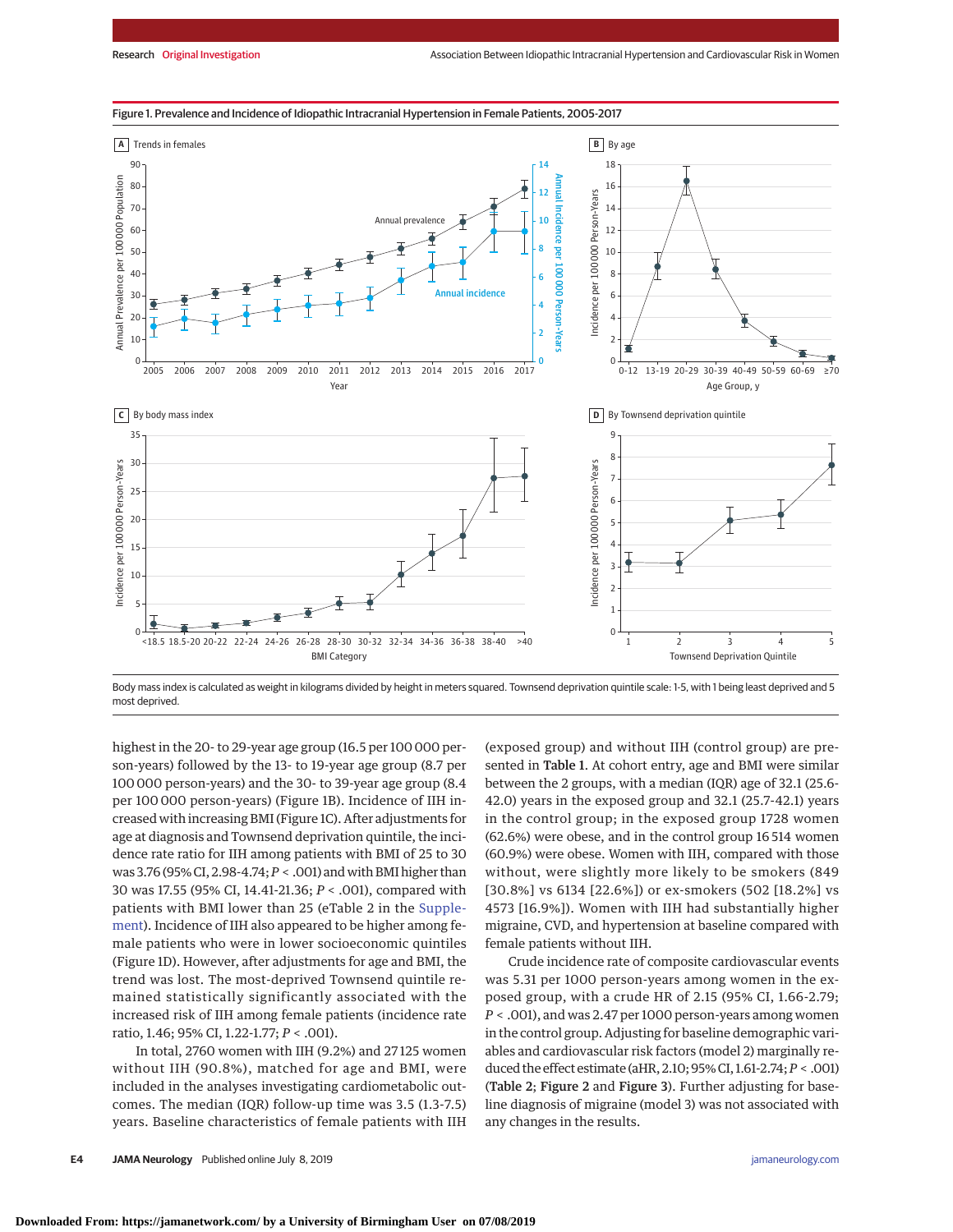Table 1. Baseline Characteristics of Women With or Without Idiopathic

|                                  | No. (%)                                  |                                             |  |  |
|----------------------------------|------------------------------------------|---------------------------------------------|--|--|
| Variable                         | <b>Women With IIH</b><br>(Exposed Group) | <b>Women Without IIH</b><br>(Control Group) |  |  |
| Population                       | 2760 (9.2)                               | 27 125 (90.8)                               |  |  |
| Incident cohort                  | 1331 (48.2)                              | 12 679 (46.7)                               |  |  |
| Population aged <60 y            | 2709 (98.1)                              | 25 811 (95.2)                               |  |  |
| Age, median (IQR), y             | 32.1 (25.62-42.00)                       | 32.1 (25.71-42.06)                          |  |  |
| Townsend deprivation<br>quintile |                                          |                                             |  |  |
| 1 (Least deprived)               | 361 (13.1)                               | 4268 (15.7)                                 |  |  |
| $\overline{2}$                   | 381 (13.8)                               | 4397 (16.2)                                 |  |  |
| 3                                | 532 (19.3)                               | 5174 (19.1)                                 |  |  |
| $\overline{4}$                   | 538 (19.5)                               | 5122 (18.9)                                 |  |  |
| 5 (Most deprived)                | 454 (16.5)                               | 4134 (15.2)                                 |  |  |
| Missing data                     | 494 (17.9)                               | 4030 (14.9)                                 |  |  |
| Smoking status                   |                                          |                                             |  |  |
| Nonsmoker                        | 1284 (46.5)                              | 15 058 (55.5)                               |  |  |
| Ex-smoker                        | 502 (18.2)                               | 4573 (16.9)                                 |  |  |
| Smoker                           | 849 (30.8)                               | 6134 (22.6)                                 |  |  |
| Missing data                     | 125(4.5)                                 | 1360(5.0)                                   |  |  |
| BMI, median (IQR)                | 34.80 (29.30-40.30)                      | 34.30 (29.00-39.70)                         |  |  |
| <b>BMI</b>                       |                                          |                                             |  |  |
| 25                               | 246 (8.9)                                | 2561 (9.4)                                  |  |  |
| 25-30                            | 416 (15.1)                               | 4203 (15.5)                                 |  |  |
| >30                              | 1728 (62.6)                              | 16 5 14 (60.9)                              |  |  |
| Missing data                     | 370 (13.4)                               | 3847 (14.2)                                 |  |  |
| Current lipid<br>prescription    | 180 (6.5)                                | 1572 (5.8)                                  |  |  |
| Migraine                         | 580 (21.0)                               | 3247 (11.9)                                 |  |  |
| Outcomes at baseline             |                                          |                                             |  |  |
| Heart failure                    | 8(0.3)                                   | 58(0.2)                                     |  |  |
| <b>IHD</b>                       | 35(1.3)                                  | 245 (0.9)                                   |  |  |
| Stroke/TIA                       | 46 (1.7)                                 | 189(0.7)                                    |  |  |
| Hypertension                     | 380 (13.8)                               | 2500 (9.2)                                  |  |  |
| Type 2 diabetes                  | 130 (4.7)                                | 1425 (5.2)                                  |  |  |

Abbreviations: BMI, body mass index (calculated as weight in kilograms divided by height in meters squared); IHD, ischemic heart disease; IIH, idiopathic intracranial hypertension; IQR, interquartile range; TIA, transient ischemic attack.

All adjusted HRs (model 2) for individual CVD outcomes showed a statistically significant increase in risk in patients with IIH: heart failure, 1.97 (95% CI, 1.16-3.37;*P* = .01); IHD, 1.94 (95% CI, 1.27-2.94; *P* = .002); and stroke/TIA, 2.27 (95% CI, 1.61-  $3.21; P < .001$ ).

The association between IIH and composite cardiovascular events remained statistically significant, with a similar effect size, in the 2 sensitivity analyses performed (adjusted for covariates in model 2). The HR from the sensitivity analysis restricted to patients with incident (new diagnosis) IIH and the corresponding control female patients was 3.14 (95% CI, 2.07-4.78; *P* < .001). The HR from the analysis restricted to women who received a diagnosis before 60 years of age was 2.09 (95% CI, 1.58-2.75; *P* < .001).

For type 2 diabetes, the crude incidence rate was 9.8 per 1000 person-years in women with IIH and 6.3 per 1000 person-

years in those without IIH. The crude HR was 1.55 (95% CI, 1.28- 1.87; *P* < .001). Adjusting for baseline demographic variables and comorbidities was associated with a slight reduction in the effect estimate (aHR, 1.30; 95% CI, 1.07-1.57;*P* = .009) (Table 2; Figures 2 and 3).

For hypertension, the crude incidence rate was 14.1 per 1000 person-years in women with IIH and 9.2 per 1000 person-years in those without IIH. The crude HR was 1.55 (95% CI, 1.30-1.84; *P* < .001), and adjusting for baseline demographic variables and comorbidities was not associated with any changes.

#### Sensitivity Analyses

In sensitivity analyses restricted to patients with incident (newly diagnosed) IIH and their corresponding controls, the median (IQR) age was 29.6 (24.2-38.2) years, and the median (IQR) follow-up was 3.1 (1.3-6.1) years. The association between IIH and composite cardiovascular events remained statistically significant, with a similar effect size (aHR, 3.14; 95% CI, 2.07-4.78; *P* < .001). The association with type 2 diabetes was lost (aHR, 0.82; 95% CI, 0.57-1.18; *P* = .28), and the association with hypertension remained statistically significant with a slight increase in effect estimate (aHR, 1.95; 95% CI, 1.49- 2.56; *P* < .001) (eTable 3 in the [Supplement\)](https://jama.jamanetwork.com/article.aspx?doi=10.1001/jamaneurol.2019.1812&utm_campaign=articlePDF%26utm_medium=articlePDFlink%26utm_source=articlePDF%26utm_content=jamaneurol.2019.1812).

In sensitivity analyses restricted to women who received an IIH diagnosis before 60 years of age, the aHRs remained similar to those in the primary analyses: composite CVD, 2.09 (95% CI, 1.58-2.75; *P* < .001); diabetes, 1.35 (95% CI, 1.10-1.64; *P* = .003); and hypertension, 1.60 (95% CI, 1.34-1.92; *P* < .001) (eTable 3 in the [Supplement\)](https://jama.jamanetwork.com/article.aspx?doi=10.1001/jamaneurol.2019.1812&utm_campaign=articlePDF%26utm_medium=articlePDFlink%26utm_source=articlePDF%26utm_content=jamaneurol.2019.1812).

# Discussion

In this population-based matched controlled cohort study, women with IIH had more than twice the risk of cardiovascular events compared with control patients without IIH matched for BMI and age. Absolute risk for this young population was low but noteworthy, considering the young age of the sample and the relatively short median follow-up (approximately 3½ years). The disease burden of IIH is growing, and its prevalence and incidence are rising annually and heightened in those with obesity.

To our knowledge, no previous cohort study has evaluated cardiovascular risk in IIH.<sup>24</sup> This current study has identified that an IIH diagnosis is statistically significantly associated with increased risk of composite cardiovascular events, heart failure, IHD, and stroke/TIA, independent of BMI. This finding is the first indication that morbidity in IIH may extend beyond the typically considered areas of visual loss and chronic headaches,<sup>1,2,6,25</sup>The predominant occurrence of obesity in IIH may be expected to increase the cardiovascular risk in these patients; however, these findings are apparent despite matching for BMI and age and controlling for important covariates.

Previous evidence has suggested an association between migraine and increased risk of CVD.<sup>26</sup> Migraine is diagnosed in approximately 80% of patients with IIH. $^{27}$  Therefore, we included migraine as a covariate in model 3 to assess whether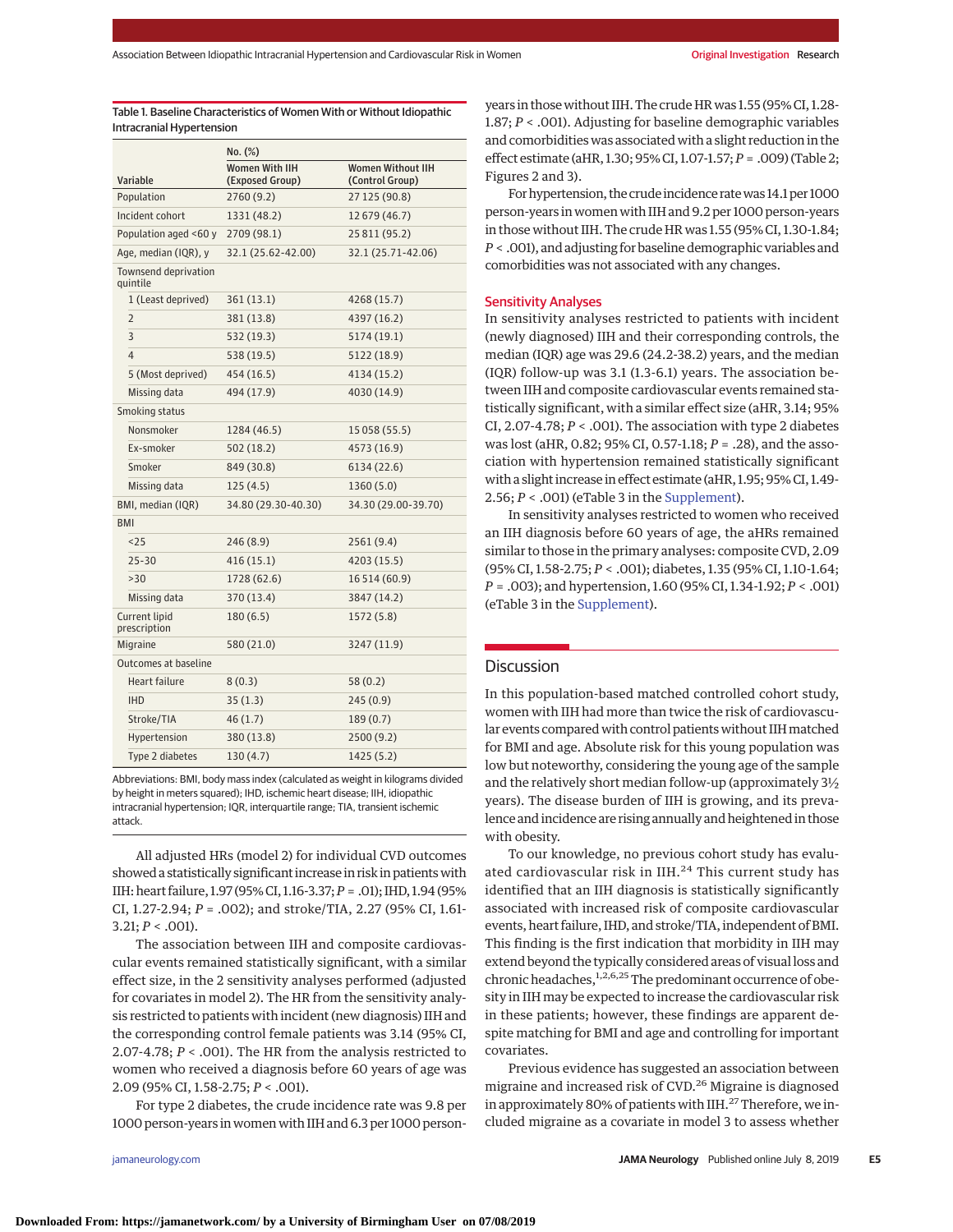Table 2. Incidence Rates and Hazard Ratios for Cardiometabolic Outcomes in Women With or Without Idiopathic Intracranial Hypertension

| <b>Outcome</b>                                | Women With IIH (Exposed Group) | P Value   | <b>Women Without IIH</b><br>(Control Group) |
|-----------------------------------------------|--------------------------------|-----------|---------------------------------------------|
| <b>Composite CVD</b>                          |                                |           |                                             |
| Population, No.                               | 2613                           | <b>NA</b> | 26 3 5 6                                    |
| Outcome events, No. (%)                       | 68 (2.5)                       | <b>NA</b> | 328(1.2)                                    |
| Person-years                                  | 12809                          | <b>NA</b> | 132930                                      |
| Crude incidence rate per 1000<br>person-years | 5.31                           | <b>NA</b> | 2.47                                        |
| Follow-up, median (IQR), y                    | $3.50(1.34-7.11)$              | <b>NA</b> | $3.72(1.51 - 7.39)$                         |
| Crude HR (95% CI)                             | $2.15(1.66 - 2.79)$            | < .001    | <b>NA</b>                                   |
| Adjusted HR (95% CI)                          |                                |           |                                             |
| Model 1ª                                      | $2.10(1.61-2.73)$              | 15.001    | <b>NA</b>                                   |
| Model 2 <sup>b</sup>                          | $2.10(1.61-2.74)$              | 15.001    | <b>NA</b>                                   |
| Model $3c$                                    | $2.08(1.59-2.71)$              | 15.001    | <b>NA</b>                                   |
| <b>Heart Failure</b>                          |                                |           |                                             |
| Population, No.                               | 2735                           | <b>NA</b> | 26989                                       |
| Outcome events, No. (%)                       | 17(0.6)                        | <b>NA</b> | 78 (0.3)                                    |
| Person-years                                  | 13445                          | <b>NA</b> | 136357                                      |
| Crude incidence rate per 1000<br>person-years | 1.26                           | <b>NA</b> | 0.57                                        |
| Follow-up, median (IQR), y                    | $3.58(1.38-7.26)$              | <b>NA</b> | $3.77(1.52 - 7.50)$                         |
| Crude HR (95% CI)                             | $2.19(1.30-3.71)$              | .003      | NA.                                         |
| Adjusted HR (95% CI)                          |                                |           |                                             |
| Model $1a$                                    | $1.99(1.17-3.37)$              | .01       | ΝA                                          |
| Model 2 <sup>b</sup>                          | $1.97(1.16-3.37)$              | .01       | <b>NA</b>                                   |
| Model $3c$                                    | $1.97(1.15-3.36)$              | .01       | ΝA                                          |
| <b>Ischemic Heart Disease</b>                 |                                |           |                                             |
| Population, No.                               | 2698                           | <b>NA</b> | 26749                                       |
| Outcome events, No. (%)                       | 27(0.9)                        | <b>NA</b> | 131(0.5)                                    |
| Person-years                                  | 13216                          | <b>NA</b> | 134521                                      |
| Crude incidence rate per 1000<br>person-years | 2.04                           | <b>NA</b> | 0.97                                        |
| Follow-up, median (IQR), y                    | $3.56(1.37 - 7.20)$            | <b>NA</b> | $3.73(1.51 - 7.42)$                         |
| Crude HR (95% CI)                             | $2.10(1.39-3.18)$              | 15.001    | <b>NA</b>                                   |
| Adjusted HR (95% CI)                          |                                |           |                                             |
| Model $1a$                                    | $1.92(1.27-2.91)$              | .002      | <b>NA</b>                                   |
| Model 2 <sup>b</sup>                          | $1.94(1.27-2.94)$              | .002      | <b>NA</b>                                   |
| Model $3c$                                    | $1.89(1.24-2.88)$              | .003      | ΝA                                          |
| Stroke/TIA                                    |                                |           |                                             |
| Population, No.                               | 2674                           | <b>NA</b> | 26755                                       |
| Outcome events, No. (%)                       | 40(1.5)                        | NA        | 181 (0.7)                                   |
| Person-years                                  | 13 1 15                        | <b>NA</b> | 135 271                                     |
| Crude incidence rate per 1000<br>person-years | 3.05                           | <b>NA</b> | 1.34                                        |
| Follow-up, median (IQR), y                    | $3.51(1.34-7.17)$              | NA        | $3.76(1.52 - 7.47)$                         |
| Crude HR (95% CI)                             | $2.27(1.61-3.19)$              | 1001      | NA                                          |
| Adjusted HR (95% CI)                          |                                |           |                                             |
| Model 1 <sup>a</sup>                          | $2.27(1.61-3.21)$              | 18.001    | NA                                          |
| Model 2 <sup>b</sup>                          | $2.27(1.61-3.21)$              | 1001      | NA                                          |
| Model 3 <sup>c</sup>                          | $2.24(1.58-3.17)$              | 1001      | NA                                          |
| Hypertension                                  |                                |           |                                             |
| Population, No.                               | 2232                           | <b>NA</b> | 23 5 6 6                                    |
| Outcome events, No. (%)                       | 148(6.2)                       | <b>NA</b> | 1059(4.3)                                   |
| Person-years                                  | 10505                          | <b>NA</b> | 115800                                      |

(continued)

**E6 JAMA Neurology** Published online July 8, 2019 **(Reprinted)** [jamaneurology.com](http://www.jamaneurology.com/?utm_campaign=articlePDF%26utm_medium=articlePDFlink%26utm_source=articlePDF%26utm_content=jamaneurol.2019.1812)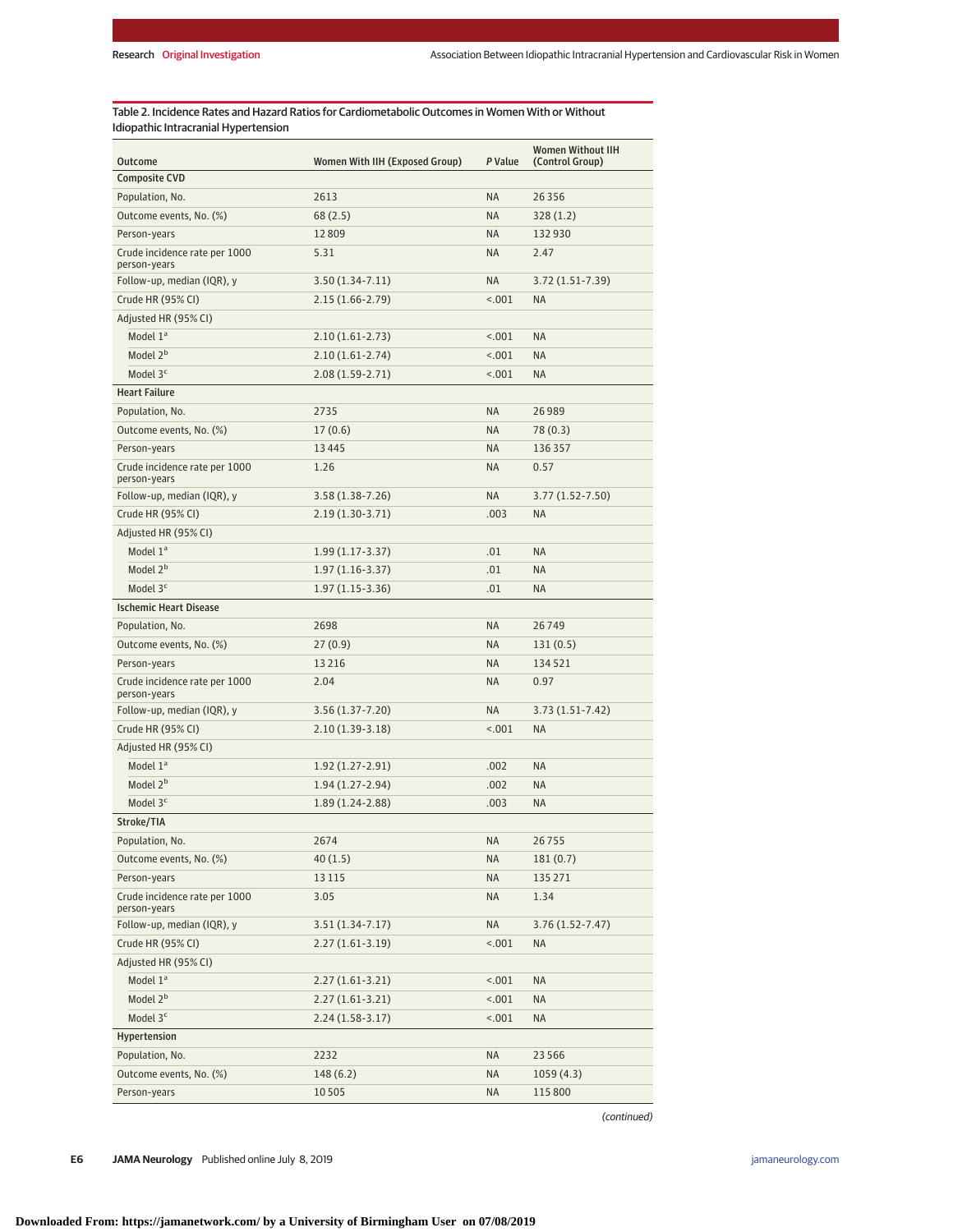#### Table 2. Incidence Rates and Hazard Ratios for Cardiometabolic Outcomes in Women With or Without Idiopathic Intracranial Hypertension (continued)

| Outcome                                       | Women With IIH (Exposed Group) | P Value   | <b>Women Without IIH</b><br>(Control Group) |
|-----------------------------------------------|--------------------------------|-----------|---------------------------------------------|
| Crude incidence rate per 1000<br>person-years | 14.09                          | <b>NA</b> | 9.15                                        |
| Follow-up, median (IQR), y                    | $3.20(1.26-6.40)$              | <b>NA</b> | $3.48(1.43-6.94)$                           |
| Crude HR (95% CI)                             | $1.55(1.30-1.84)$              | < .001    | <b>NA</b>                                   |
| Adiusted HR (95% CI)                          |                                |           |                                             |
| Model $1a$                                    | $1.53(1.29-1.82)$              | < 0.01    | <b>NA</b>                                   |
| Model 2 <sup>d</sup>                          | $1.55(1.30-1.84)$              | < 0.01    | <b>NA</b>                                   |
| Model $3c$                                    | $1.55(1.30-1.84)$              | < .001    | <b>NA</b>                                   |
| <b>Type 2 Diabetes</b>                        |                                |           |                                             |
| Population, No.                               | 2510                           | <b>NA</b> | 24 901                                      |
| Outcome events, No. (%)                       | 120(4.6)                       | <b>NA</b> | 799(3.1)                                    |
| Person-years                                  | 12 300                         | <b>NA</b> | 125947                                      |
| Crude incidence rate per 1000<br>person-years | 9.76                           | <b>NA</b> | 6.34                                        |
| Follow-up, median (IQR), y                    | $3.49(1.34-6.94)$              | <b>NA</b> | $3.62(1.47 - 7.27)$                         |
| Crude HR (95% CI)                             | $1.55(1.28-1.87)$              | < .001    | <b>NA</b>                                   |
| Adjusted HR (95% CI)                          |                                |           |                                             |
| Model 1 <sup>a</sup>                          | $1.32(1.09-1.61)$              | .005      | <b>NA</b>                                   |
| Model 2 <sup>e</sup>                          | $1.30(1.07-1.57)$              | .009      | <b>NA</b>                                   |
| Model $3c$                                    | $1.29(1.06-1.57)$              | .01       | <b>NA</b>                                   |

Abbreviations: BMI, body mass index (calculated as weight in kilograms divided by height in meters squared); CVD, cardiovascular disease; HR, hazard ratio; IHD, ischemic heart disease; IIH, idiopathic intracranial hypertension; IQR, interquartile range; NA, not applicable; TIA, transient ischemic attack.

- a Model 1 adjusted for age, BMI (continuous), Townsend deprivation quintile (scale: 1-5, with 1 indicating least deprived), and smoking status.
- <sup>b</sup> Model 2 adjusted for all covariates in model 1 plus current (up to 65 days prior to index date) lipid-lowering drug prescription and baseline hypertension and diabetes.
- <sup>c</sup> Model 3 included all model 2 covariates plus migraine.
- <sup>d</sup> Model 2 adjusted for all covariates in model 1 plus current (up to 65 days prior to index date) lipid-lowering drug prescription and baseline IHD, heart failure, stroke/TIA, and hypertension.
- <sup>e</sup> Model 2 adjusted for all covariates in model 1 plus current (up to 65 days prior to index date) lipid-lowering drug prescription and baseline IHD, heart failure, stroke/TIA, and diabetes.



CVD indicates cardiovascular disease; HR, hazard ratio; IHD, ischemic heart disease; and TIA, transient ischemic attack.

comorbid migraine was a factor in the observed increase in CVD risk; however, the results were unaffected, suggesting no association.

Idiopathic intracranial hypertension was associated with a 30% increase in risk of diabetes and a 55% increase in risk of hypertension in women, independent of BMI and age and af-

ter accounting for potential confounders. In a sensitivity analysis limited to female patients with new IIH diagnosis, the association with diabetes was lost. The reason for this lost association may be the younger age of patients with incident IIH (median age of 29 years) and the relatively short follow-up (median length of 3 years), given that onset and diagnosis of type 2 diabetes typically occur at an older age (as reflected in the cumulative hazard plot [Figure 3]).

The underlying mechanisms of the increased cardiovascular risk in IIH are not established. Higher cardiovascular risk would be estimated in an obese population, but it was observed despite matching to an obese control population. This finding adds support to the concept that cardiovascular risk in IIH is not exclusively associated with obesity, and it points to a more complex disease characterized by systemic metabolic dysregulation. Centripetal fat accumulation is key in determining the risk of metabolic syndrome and CVD.<sup>28-30</sup> Centripetal fat predominance has been identified in IIH and correlates with intracranial pressure.<sup>31</sup> Whether obesity is causal in IIH, or if it represents a comorbidity driven by the underlying metabolic disease state, is unclear. However, weight loss is associated with resolution of IIH.<sup>32</sup> Evaluating the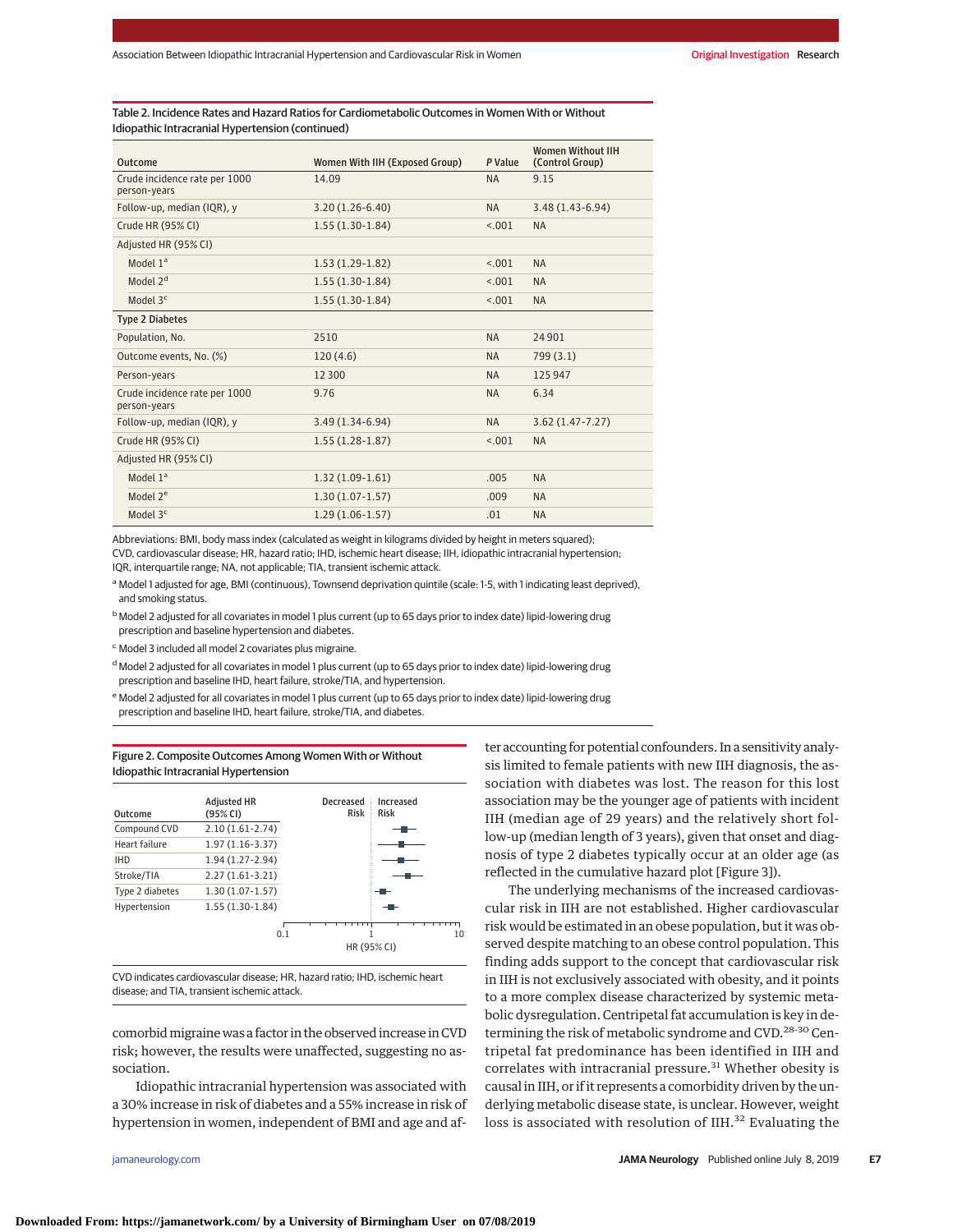

## Figure 3. Cardiometabolic Outcomes in Women With (Exposed) or Without (Control) Idiopathic Intracranial Hypertension

CVD, cardiovascular disease; IHD, ischemic heart disease; and TIA, transient ischemic attack.

association of weight modification with cardiovascular risk in IIH is of future interest.

To date, IIH has been considered a rare condition, with reported incidence of 1 to 3 per 100 000 in the general population, but IIH incidence has been speculated to be rising, secondary to the obesity epidemic that has been spreading globally over the past 40 years.1,33 In this large cohort study, recorded prevalence and incidence of IIH tripled between 2005 and 2017, mirroring other reports.<sup>3,34</sup> Incidence is highest in female patients aged 20 to 29 years, with few patients older than 50 years receiving a diagnosis. The condition is much more frequent in those who are overweight and obese, and the adjusted incidence increases 18-fold in thosewith a BMI higher than 30, compared with those with a BMI in the healthy weight range. Incidence rises dramatically with a BMI of 30 or higher. Although the rising IIH incidence rates are in line with growing obesity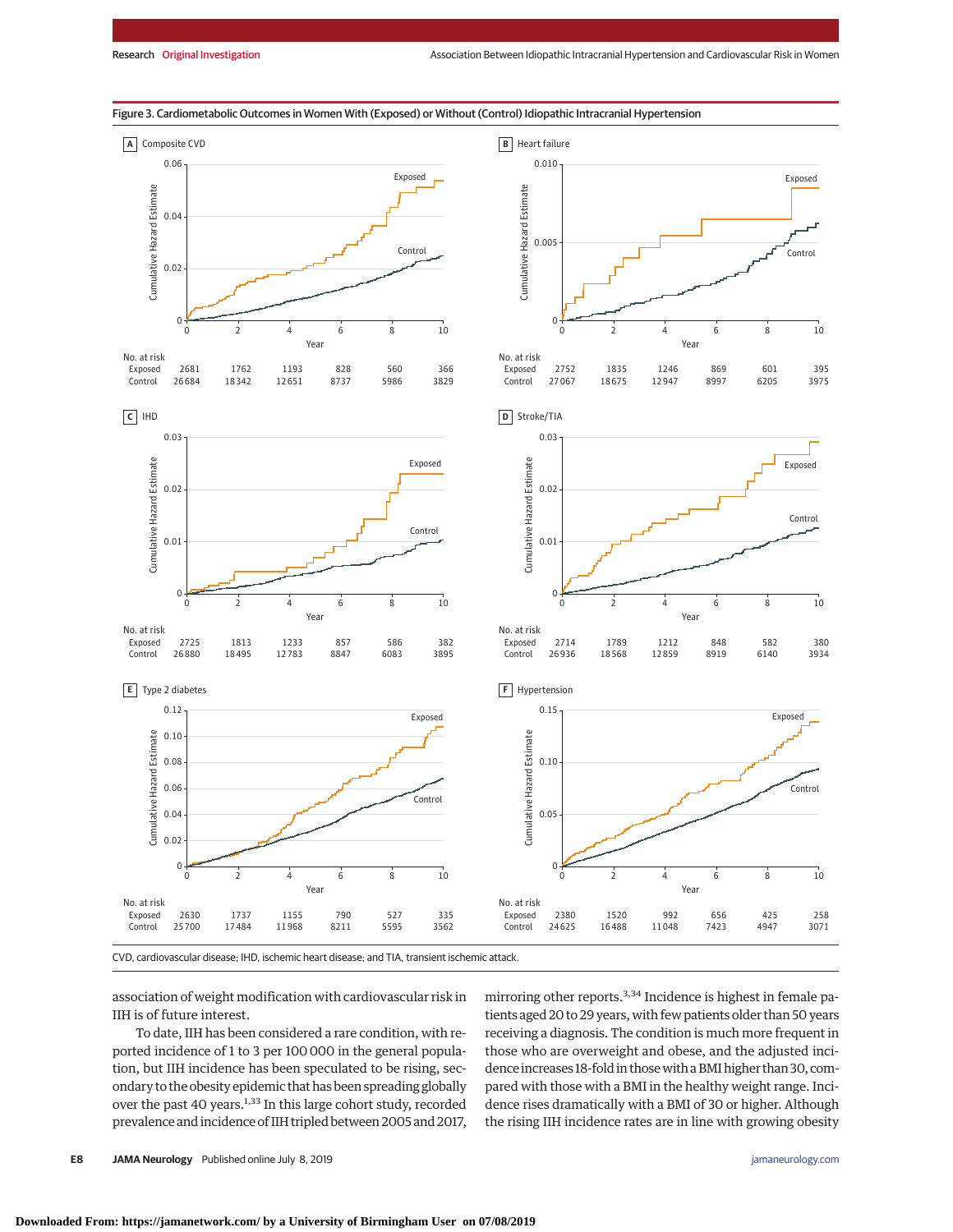rates, the numbers could also represent increased reporting of this condition. However, cerebrospinal fluid shunt surgery for IIH has also increased dramatically (320% increase in surgical procedures between 1988 and 2002).35

Idiopathic intracranial hypertension occurrence increased with higher Townsend deprivation levels. The association between social deprivation and increased morbidity and mortality has been well established.<sup>36-40</sup> The association between increased incidence of IIH and the most-deprived quintile remained after adjustments for age and BMI, suggesting that obesity may not be the only factor in higher incidence in the most deprived population.

#### **Implications**

This study has demonstrated increased cardiovascular risk in patients with IIH, despite their young age and independent of BMI. These findings would support broadening the care for patients with IIH to include evaluating and modifying cardiovascular risk.

Patients with IIH are typically identified at a young age, which could provide the opportunity for early assessment for modifiable cardiovascular risk factors with subsequent management. Early intervention is likely to improve long-term cardiometabolic outcomes as noted in other diseases.  $41,42$  Weight loss can modify cardiometabolic disease risk, and it has also been shown as a treatment for IIH.<sup>32</sup> The role of bariatric surgery to modify IIH is being evaluated, but its association with cardiometabolic health in the context of IIH is also of interest.<sup>43</sup> Future studies that comprehensively evaluate the clinical and financial implications of modifying cardiometabolic risk for IIH are important.

#### Strengths and Limitations

This study has several strengths, including its large sample size used to evaluate a rare condition. In addition, the THIN primary care database is generalizable to the UK population and has been found to be reliable.<sup>44,45</sup> However, as with any routinely collected data, the use of this database presents potential biases, such as incorrect or inconsistent coding and incomplete data. An IIH diagnosis necessitates a hospital encounter for the diagnostic investigations,<sup>3</sup> and the diagnosis is then reported to general practice or primary care physicians; this process increases the likelihood that the diagnosis in the primary care electronic record is correct, but accuracy cannot be guaranteed. To ensure that IIH mimics were not analyzed, we excluded patients with hydrocephalus or cerebral venous sinus thrombosis and, in a sensitivity analysis, those who received a diagnosis after 60 years of age. We used BMI at or near the baseline date; however, weight may fluctuate over time, and BMI at baseline may not be the same as that at the time of IIH or outcome diagnosis for all patients. These results are limited by the relatively short median follow-up.

Headache pain may have reduced physical activity in the exposed cohort. Physical activity was poorly recorded in primary care, and therefore adjusting for this potential confounder in the regression models was not possible. However, most of the women in the exposed and control cohorts were obese; levels of physical activity are substantially lower in people with obesity, <sup>46,47</sup> and therefore any further reduction in physical activity in the IIH cohort was likely to be small. Furthermore, we adjusted for other cardiometabolic risk factors, such as hypertension, which are also associated with physical activity levels.<sup>48</sup> In addition, recent research has shown no difference in adipose tissue distribution $31$  or muscle mass, a marker of physical activity, <sup>49-51</sup> between individuals with IIH and BMI-matched control patients (eAppendix 2 and the eFigure in the [Supplement\)](https://jama.jamanetwork.com/article.aspx?doi=10.1001/jamaneurol.2019.1812&utm_campaign=articlePDF%26utm_medium=articlePDFlink%26utm_source=articlePDF%26utm_content=jamaneurol.2019.1812). However, differences in physical activity could have had an association with CVD outcomes.

These results may have been affected by surveillance bias from a greater number of contacts between patientswith IIH and health care professionals; however, because of the serious, symptomatic nature of the outcomes considered, this association is likely to be small. Increased risk of CVD in patients with IIH may be partially mediated by exposure to drugs, such as nonsteroidal anti-inflammatory drugs, during the study period; we did not account for these medications in the study design.

# **Conclusions**

Women with IIH appeared to have increased risk of CVD compared with women without IIH who were matched for BMI and age. The elevated risk of CVD is over and above that expected from obesity alone, suggesting additional systemic metabolic factors unique to IIH. Absolute risk in IIH remains low but is important to know given the rising incidence of this condition and the relatively young age of the patients with IIH diagnosis, which provides an opportunity for intervention. A step change in clinical practice to include assessment and management of cardiovascular risk in IIH is likely to be advantageous in efforts to improve long-term health outcomes for patients and warrants further evaluation.

ARTICLE INFORMATION

**Accepted for Publication:** April 26, 2019. **Published Online:** July 8, 2019. doi[:10.1001/jamaneurol.2019.1812](https://jama.jamanetwork.com/article.aspx?doi=10.1001/jamaneurol.2019.1812&utm_campaign=articlePDF%26utm_medium=articlePDFlink%26utm_source=articlePDF%26utm_content=jamaneurol.2019.1812)

**Open Access:** This is an open access article distributed under the terms of the [CC-BY License.](https://jamanetwork.com/journals/jamaneurology/pages/instructions-for-authors?utm_campaign=articlePDF%26utm_medium=articlePDFlink%26utm_source=articlePDF%26utm_content=jamaneurol.2019.1812#SecOpenAccess) © 2019 Adderley NJ et al.JAMA Neurology.

**Author Affiliations:** Institute of Applied Health Research, University of Birmingham, Birmingham, United Kingdom (Adderley, Subramanian, Nirantharakumar, Gokhale); Centre for

Endocrinology, Diabetes, and Metabolism, Birmingham Health Partners, Birmingham, United Kingdom (Nirantharakumar); Health Data Research UK, Birmingham, United Kingdom (Nirantharakumar); Metabolic Neurology, Institute of Metabolism and Systems Research, University of Birmingham, Birmingham, United Kingdom (Yiangou, Mollan, Sinclair); Department of Neurology, University Hospitals Birmingham, Queen Elizabeth Hospital, Birmingham, United Kingdom (Yiangou, Sinclair); Birmingham Neuro-Ophthalmology, Queen Elizabeth Hospital, Birmingham, United Kingdom (Mollan).

**Author Contributions:** Dr Adderley and Ms Subramanian had full access to all of the data in the study and take responsibility for the integrity of the data and the accuracy of the data analysis. Drs Adderley and Nirantharakumar and Ms Subramanian contributed equally and are joint first coauthors. Concept and design: Adderley, Nirantharakumar, Sinclair. Acquisition, analysis, or interpretation of data:

All authors.

Drafting of the manuscript: All authors. Critical revision of the manuscript for important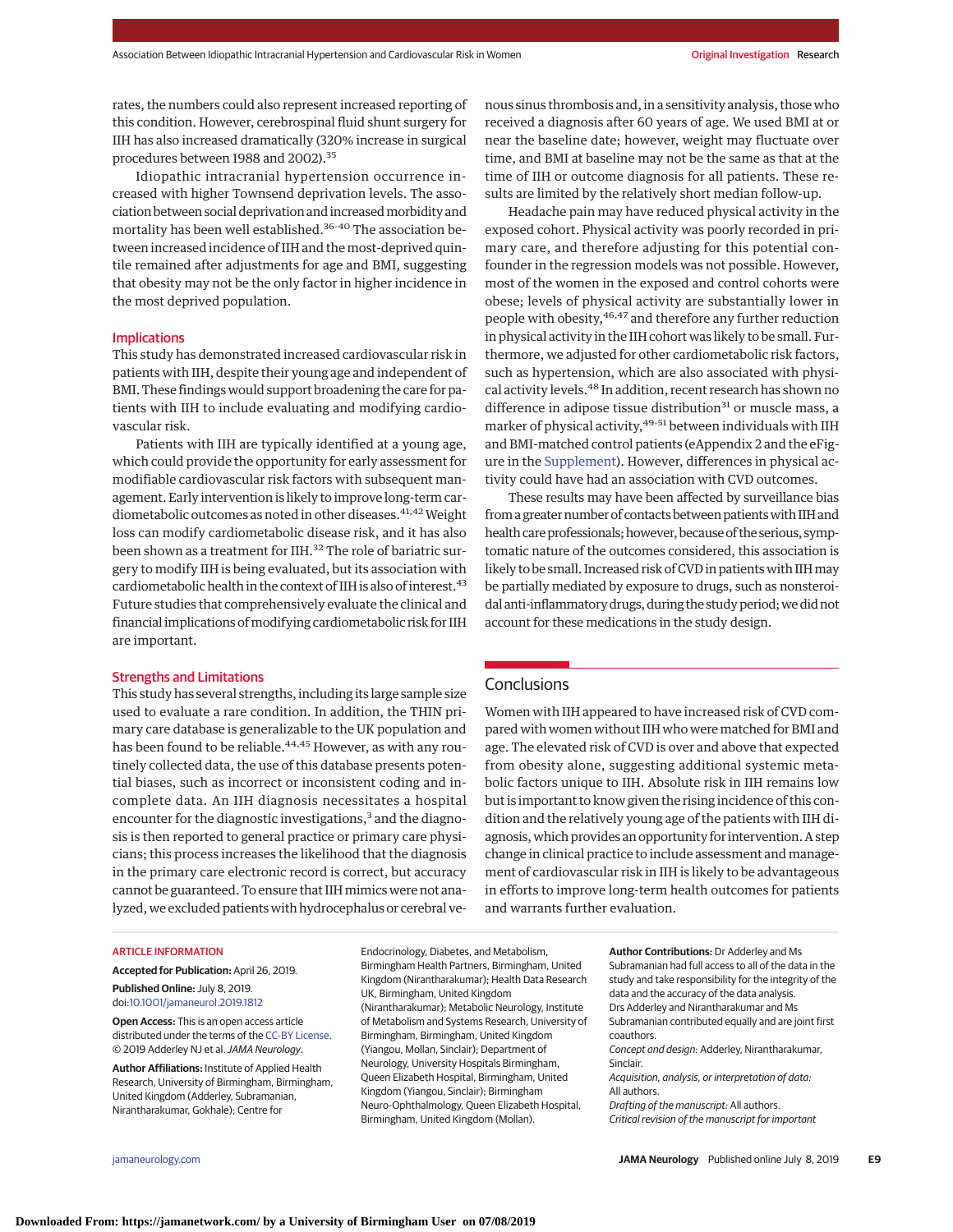intellectual content: Adderley, Nirantharakumar, Yiangou, Mollan, Sinclair. Statistical analysis: Adderley, Subramanian, Nirantharakumar, Yiangou, Gokhale. Obtained funding: Sinclair. Administrative, technical, or material support: Adderley, Nirantharakumar, Yiangou, Gokhale. Supervision: Nirantharakumar, Mollan, Sinclair.

#### **Conflict of Interest Disclosures:** Dr

Nirantharakumar reported personal fees from Sanofi, Merck Sharp & Dohme Corp, and Boehringer Ingelheim as well as grants from AstraZeneca, National Institute for Health Research (NIHR), Health Data Research UK (Medical Research Council), and British Heart Foundation outside of the submitted work. Dr Subramanian reported grants from AstraZeneca outside of the submitted work. Dr Mollan reported personal fees from Roche, Santen, Allergan, Santhera, and Chugai outside of the submitted work. Dr Sinclair reported grant NIHR-CS-011-028 from the NIHR Clinician Scientist Fellowship, grant MR/K015184/1 from the Medical Research Council, and Registered Charity in England and Wales grant 1143522 and Scotland grant SCO43294 from the Idiopathic Intracranial Hypertension UK Charity. No other disclosures were reported.

#### **REFERENCES**

**1**. Markey KA, Mollan SP, Jensen RH, Sinclair AJ. Understanding idiopathic intracranial hypertension: mechanisms, management, and future directions. Lancet Neurol. 2016;15(1):78-91. doi[:10.1016/S1474-](https://dx.doi.org/10.1016/S1474-4422(15)00298-7) [4422\(15\)00298-7](https://dx.doi.org/10.1016/S1474-4422(15)00298-7)

**2**. Mulla Y, Markey KA, Woolley RL, Patel S, Mollan SP, Sinclair AJ. Headache determines quality of life in idiopathic intracranial hypertension. J Headache Pain. 2015;16:521. doi[:10.1186/s10194-015-0521-9](https://dx.doi.org/10.1186/s10194-015-0521-9)

**3**. Mollan S, Aguiar M, Evison F, Frew E, Sinclair AJ. The expanding burden of idiopathic intracranial hypertension. Eye (Lond). 2019;33(3):478-485. doi: [10.1038/s41433-018-0238-5](https://dx.doi.org/10.1038/s41433-018-0238-5)

**4**. Friedman DI, Liu GT, Digre KB. Revised diagnostic criteria for the pseudotumor cerebri syndrome in adults and children. Neurology. 2013; 81(13):1159-1165. doi[:10.1212/WNL.0b013e3182a55f17](https://dx.doi.org/10.1212/WNL.0b013e3182a55f17)

**5**. Mollan SP, Davies B, Silver NC, et al. Consensus guidance for adult idiopathic intracranial hypertension.J Neurol Neurosurg Psychiatry. 2018; 89(10):1088-1100. doi[:10.1136/jnnp-2017-317440](https://dx.doi.org/10.1136/jnnp-2017-317440)

**6**. Mollan SP, Ali F, Hassan-Smith G, Botfield H, Friedman DI, Sinclair AJ. Evolving evidence in adult idiopathic intracranial hypertension: pathophysiology and management. J Neurol Neurosurg Psychiatry. 2016;87(9):982-992. doi[:10.](https://dx.doi.org/10.1136/jnnp-2015-311302) [1136/jnnp-2015-311302](https://dx.doi.org/10.1136/jnnp-2015-311302)

**7**. Daniels AB, Liu GT, Volpe NJ, et al. Profiles of obesity, weight gain, and quality of life in idiopathic intracranial hypertension (pseudotumor cerebri). Am J Ophthalmol. 2007;143(4):635-641. doi[:10.](https://dx.doi.org/10.1016/j.ajo.2006.12.040) [1016/j.ajo.2006.12.040](https://dx.doi.org/10.1016/j.ajo.2006.12.040)

**8**. Guh DP, Zhang W, Bansback N, Amarsi Z, Birmingham CL, Anis AH. The incidence of co-morbidities related to obesity and overweight: a systematic review and meta-analysis. BMC Public Health. 2009;9:88. doi[:10.1186/1471-2458-9-88](https://dx.doi.org/10.1186/1471-2458-9-88)

**9**. Lu Y, Hajifathalian K, Ezzati M, Woodward M, Rimm EB, Danaei G; Global Burden of Metabolic Risk Factors for Chronic Diseases Collaboration (BMI Mediated Effects). Metabolic mediators of the effects of body-mass index, overweight, and obesity on coronary heart disease and stroke: a pooled analysis of 97 prospective cohorts with 1.8 million participants. Lancet. 2014;383(9921):970- 983. doi[:10.1016/S0140-6736\(13\)61836-X](https://dx.doi.org/10.1016/S0140-6736(13)61836-X)

**10**. Fontana L, Hu FB. Optimal body weight for health and longevity: bridging basic, clinical, and population research. Aging Cell. 2014;13(3):391-400. doi[:10.1111/acel.12207](https://dx.doi.org/10.1111/acel.12207)

**11**. O'Reilly MW, Westgate CSJ, Hornby C, et al. A unique androgen excess signature in idiopathic intracranial hypertension is linked to cerebrospinal fluid dynamics.JCI Insight. 2019;4(6):e125348. doi: [10.1172/jci.insight.125348](https://dx.doi.org/10.1172/jci.insight.125348)

**12**. Ding EL, Song Y, Malik VS, Liu S. Sex differences of endogenous sex hormones and risk of type 2 diabetes: a systematic review and meta-analysis. JAMA. 2006;295(11):1288-1299. doi[:10.1001/jama.](https://jama.jamanetwork.com/article.aspx?doi=10.1001/jama.295.11.1288&utm_campaign=articlePDF%26utm_medium=articlePDFlink%26utm_source=articlePDF%26utm_content=jamaneurol.2019.1812) [295.11.1288](https://jama.jamanetwork.com/article.aspx?doi=10.1001/jama.295.11.1288&utm_campaign=articlePDF%26utm_medium=articlePDFlink%26utm_source=articlePDF%26utm_content=jamaneurol.2019.1812)

**13**. Dalmasso C, Maranon R, Patil C, et al. Cardiometabolic effects of chronic hyperandrogenemia in a new model of postmenopausal polycystic ovary syndrome. Endocrinology. 2016;157(7):2920-2927. doi[:10.1210/](https://dx.doi.org/10.1210/en.2015-1617) [en.2015-1617](https://dx.doi.org/10.1210/en.2015-1617)

**14**. Azziz R, Carmina E, Dewailly D, et al; Androgen Excess Society. Positions statement: criteria for defining polycystic ovary syndrome as a predominantly hyperandrogenic syndrome: an Androgen Excess Society guideline. J Clin Endocrinol Metab. 2006;91(11):4237-4245. doi[:10.](https://dx.doi.org/10.1210/jc.2006-0178) [1210/jc.2006-0178](https://dx.doi.org/10.1210/jc.2006-0178)

**15**. Morgan CL, Jenkins-Jones S, Currie CJ, Rees DA. Evaluation of adverse outcome in young women with polycystic ovary syndrome versus matched, reference controls: a retrospective, observational study.J Clin Endocrinol Metab. 2012;97(9):3251-3260. doi[:10.1210/jc.2012-1690](https://dx.doi.org/10.1210/jc.2012-1690)

**16**. Mani H, Levy MJ, Davies MJ, et al. Diabetes and cardiovascular events in women with polycystic ovary syndrome: a 20-year retrospective cohort study. Clin Endocrinol (Oxf). 2013;78(6):926-934. doi[:10.1111/cen.12068](https://dx.doi.org/10.1111/cen.12068)

**17**. Randeva HS, Tan BK, Weickert MO, et al. Cardiometabolic aspects of the polycystic ovary syndrome. Endocr Rev. 2012;33(5):812-841. doi[:10.](https://dx.doi.org/10.1210/er.2012-1003) [1210/er.2012-1003](https://dx.doi.org/10.1210/er.2012-1003)

**18**. General Practitioners Committee. NHS Employers and NHS England. 2016/17 General Medical Services (GMS) Contract Quality and Outcomes Framework (QOF) Guidance for GMS Contract 2016/17. <https://www>[.http://](http://nhsemployers.org/-/media/Employers/Documents/Primary-care-contracts/QOF/2016-17/2016-17-QOF-guidance-documents.pdf) [nhsemployers.org/-/media/Employers/Documents/](http://nhsemployers.org/-/media/Employers/Documents/Primary-care-contracts/QOF/2016-17/2016-17-QOF-guidance-documents.pdf) [Primary-care-contracts/QOF/2016-17/2016-17-QOF](http://nhsemployers.org/-/media/Employers/Documents/Primary-care-contracts/QOF/2016-17/2016-17-QOF-guidance-documents.pdf)[guidance-documents.pdf.](http://nhsemployers.org/-/media/Employers/Documents/Primary-care-contracts/QOF/2016-17/2016-17-QOF-guidance-documents.pdf) Published April 2016. Accessed May 31, 2019.

**19**. Doran T, Fullwood C, Gravelle H, et al. Pay-for-performance programs in family practices in the United Kingdom. N Engl J Med. 2006;355(4): 375-384. doi[:10.1056/NEJMsa055505](https://dx.doi.org/10.1056/NEJMsa055505)

**20**. Lewis JD, Schinnar R, Bilker WB, Wang X, Strom BL. Validation studies of the health improvement network (THIN) database for pharmacoepidemiology research. Pharmacoepidemiol Drug Saf. 2007;16(4):393-401. doi[:10.1002/pds.1335](https://dx.doi.org/10.1002/pds.1335)

**21**. Lévesque LE, Hanley JA, Kezouh A, Suissa S. Problem of immortal time bias in cohort studies: example using statins for preventing progression of diabetes. BMJ. 2010;340:b5087. doi[:10.1136/bmj.](https://dx.doi.org/10.1136/bmj.b5087) [b5087](https://dx.doi.org/10.1136/bmj.b5087)

**22**. NHS Digital. Business Rules for Quality and Outcomes Framework (QOF) 2017/18. Secondary Prevention of Coronary Heart Disease (CHD). Leeds, England: NHS Digital; 2017.

**23**. Adams J, Ryan V, White M. How accurate are Townsend deprivation scores as predictors of self-reported health? a comparison with individual level data.J Public Health (Oxf). 2005;27(1):101-106. doi[:10.1093/pubmed/fdh193](https://dx.doi.org/10.1093/pubmed/fdh193)

**24**. Frič R, Pripp AH, Eide PK. Cardiovascular risk factors in Chiari malformation and idiopathic intracranial hypertension. Brain Behav. 2017;7(5): e00677. doi[:10.1002/brb3.677](https://dx.doi.org/10.1002/brb3.677)

**25**. Best J, Silvestri G, Burton B, Foot B, Acheson J. The incidence of blindness due to idiopathic intracranial hypertension in the UK. Open Ophthalmol J. 2013;7(7):26-29. doi[:10.2174/](https://dx.doi.org/10.2174/1874364101307010026) [1874364101307010026](https://dx.doi.org/10.2174/1874364101307010026)

**26**. Bigal ME, Kurth T, Santanello N, et al. Migraine and cardiovascular disease: a population-based study. Neurology. 2010;74(8):628-635. doi[:10.1212/](https://dx.doi.org/10.1212/WNL.0b013e3181d0cc8b) [WNL.0b013e3181d0cc8b](https://dx.doi.org/10.1212/WNL.0b013e3181d0cc8b)

**27**. Yiangou A, Mitchell J, Markey KA, et al. Therapeutic lumbar puncture for headache in idiopathic intracranial hypertension: minimal gain, is it worth the pain? Cephalalgia. 2019;39(2):245-253. doi[:10.1177/0333102418782192](https://dx.doi.org/10.1177/0333102418782192)

**28**. Canoy D, Luben R, Welch A, et al. Fat distribution, body mass index and blood pressure in 22,090 men and women in the Norfolk cohort of the European Prospective Investigation into Cancer and Nutrition (EPIC-Norfolk) study. J Hypertens. 2004;22(11):2067-2074. doi[:10.1097/00004872-](https://dx.doi.org/10.1097/00004872-200411000-00007) [200411000-00007](https://dx.doi.org/10.1097/00004872-200411000-00007)

**29**. Yusuf S, Hawken S, Ounpuu S, et al; INTERHEART Study Investigators. Obesity and the risk of myocardial infarction in 27,000 participants from 52 countries: a case-control study. Lancet. 2005;366(9497):1640-1649. doi[:10.1016/S0140-](https://dx.doi.org/10.1016/S0140-6736(05)67663-5) [6736\(05\)67663-5](https://dx.doi.org/10.1016/S0140-6736(05)67663-5)

**30**. Grundy SM, Adams-Huet B, Vega GL. Variable contributions of fat content and distribution to metabolic syndrome risk factors. Metab Syndr Relat Disord. 2008;6(4):281-288. doi[:10.1089/met.](https://dx.doi.org/10.1089/met.2008.0026) [2008.0026](https://dx.doi.org/10.1089/met.2008.0026)

**31**. Hornby C, Botfield H, O'Reilly MW, et al. Evaluating the fat distribution in idiopathic intracranial hypertension using dual-energy X-ray absorptiometry scanning. Neuroophthalmology. 2017;42(2):99-104. doi[:10.1080/01658107.2017.](https://dx.doi.org/10.1080/01658107.2017.1334218) [1334218](https://dx.doi.org/10.1080/01658107.2017.1334218)

**32**. Sinclair AJ, Burdon MA, Nightingale PG, et al. Low energy diet and intracranial pressure in women with idiopathic intracranial hypertension: prospective cohort study. BMJ. 2010;341:c2701. doi[:10.1136/bmj.c2701](https://dx.doi.org/10.1136/bmj.c2701)

**33**. NCD Risk Factor Collaboration (NCD-RisC). Trends in adult body-mass index in 200 countries from 1975 to 2014: a pooled analysis of 1698 population-based measurement studies with 19.2 million participants. Lancet. 2016;387(10026):1377- 1396. doi[:10.1016/S0140-6736\(16\)30054-X](https://dx.doi.org/10.1016/S0140-6736(16)30054-X)

**34**. Kilgore KP, Lee MS, Leavitt JA, et al. Re-evaluating the incidence of idiopathic intracranial hypertension in an era of increasing obesity. Ophthalmology. 2017;124(5):697-700. doi: [10.1016/j.ophtha.2017.01.006](https://dx.doi.org/10.1016/j.ophtha.2017.01.006)